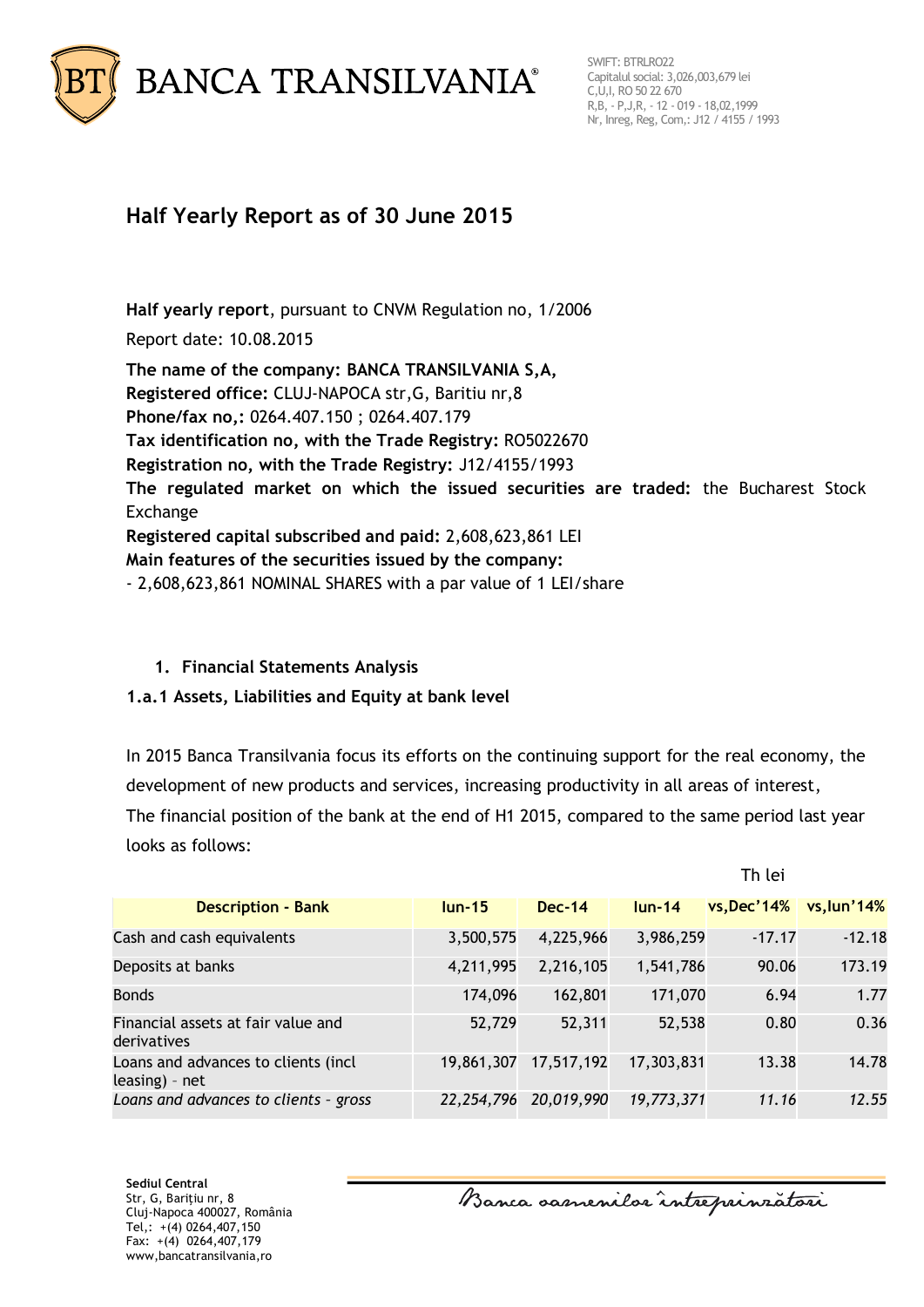| <b>Description - Bank</b>                                        | $lun-15$  | <b>Dec-14</b>                    |             | lun-14 vs, Dec'14% vs, lun'14% |          |
|------------------------------------------------------------------|-----------|----------------------------------|-------------|--------------------------------|----------|
| Loan loss provisions Provizioane din<br>activitatea de creditare |           | $(2,393,489)$ $(2,502,798)$      | (2,469,540) | $-4.37$                        | $-3.08$  |
| Available for sale assets                                        | 9,823,356 | 10,852,865                       | 10,193,181  | $-9.49$                        | $-3.63$  |
| Intangible assets                                                | 66,237    | 70,466                           | 76,158      | $-6.00$                        | $-13.03$ |
| Tangible assets                                                  | 281,772   | 289,662                          | 292,262     | $-2.72$                        | $-3.59$  |
| Investments in equity                                            | 432,811   | 74,856                           | 74,856      | 478.19                         | 478.19   |
| Other assets                                                     | 196,322   | 157,288                          | 169,999     | 24.82                          | 15.48    |
| <b>Total active</b>                                              |           | 38,601,200 35,619,512            | 33,861,940  | 8.37                           | 14.00    |
| Deposits from banks                                              | 833,046   | 133,348                          | 152,916     | 524.72                         | 444.77   |
| Deposits from customers                                          |           | 31,917,049 30,045,502            | 26,903,544  | 6.23                           | 18.64    |
| Loans from banks and other financial<br>institutions             | 1,335,430 | 949,053                          | 2,538,320   | 40.71                          | $-47.39$ |
| Subordinated liabilities                                         | 407,164   | 394,658                          | 331,533     | 3.17                           | 22.81    |
| Deferred tax liabilities                                         | 4,658     | 43,716                           | 92,500      | $-89.34$                       | $-94.96$ |
| <b>Other liabilities</b>                                         | 473,067   | 351,274                          | 438,777     | 34.67                          | 7.81     |
| <b>Total Liabilities</b>                                         |           | 34,970,414 31,917,551 30,457,590 |             | 9.56                           | 14.82    |
| Share capital                                                    | 2,695,125 | 2,695,125                        | 2,645,680   | 0.00                           | 1.87     |
| Share premium                                                    | 38,873    | 38,873                           | $\mathbf 0$ | 0,00                           | 0,0      |
| <b>Revaluation reserve</b>                                       | 27,106    | 27,852                           | 27,859      | $-2.68$                        | $-2.7$   |
| Own shares                                                       | $-217$    | $-10,468$                        | $\mathbf 0$ | $-97.93$                       | 0.0      |
| Retained earnings                                                | 681,120   | 490,160                          | 256,791     | 38.96                          | 165.24   |
| Other reserves                                                   | 188,779   | 460,419                          | 474,020     | $-59.00$                       | $-60.17$ |
| <b>Total equity</b>                                              | 3,630,786 | 3,701,961                        | 3,404,350   | $-1.92$                        | 6.65     |
| <b>Total liabilities and equity</b>                              |           | 38,601,200 35,619,512 33,861,940 |             | 8.37                           | 14.00    |

At the end of the first 6 months of 2015 bank's assets total 38,601.20 million lei, an increase by 14% versus the same period last year, the increase being of 4,739.26 million lei,

From the assets positions significant increases were for:

- investments in shares, which increased by 478.19% vs the same period of last year, reaching 432.81 million LEI, the increase of 357.96 million lei due to the acquisition of Volksbank Romania SA;

- amounts placed to banks, which increased by 173.19% versus the same period last year, reaching 4,212.00 million lei;

Banca oarnenilor intreprinzatori

 $\overline{2}$ 

Th lei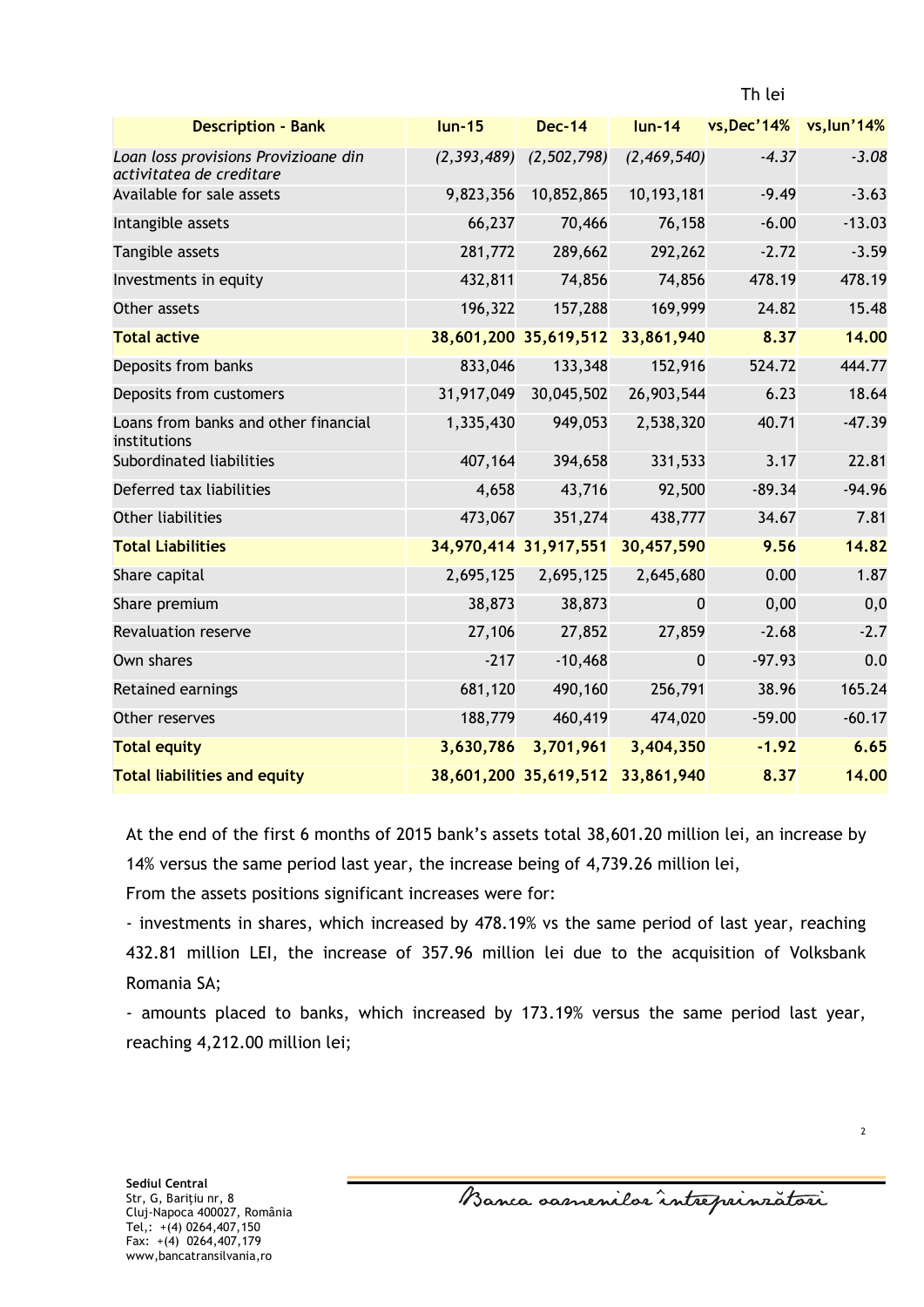- loans and advances to clients (net), where there was an increase of 14.78% compared to the end of the first 6 months of 2014, In the first half of 2015, the balance of the loans is 13.38% over the end of 2014.

In the first half of 2015 the bank granted to companies and individuals over 67,700 new loans, over 11,000 loans per month, which totaled 3,529 million lei, The first half of 2015 brought significant increases for Banca Transilvania, in the Retail business line being granted loans totaling 1,288 million lei, In the area of Companies, the bank granted in the first semester of 2015 approximately 10,500 new loans.

Banca Transilvania kept over the last years a policy of prudent lending, keeping a focus on the credit risk dispersion, Non performing loans, with days past due (DPD) over 90 days, represent 9.84% of the total loans at the end of the first semester in 2015, The bank kept the degree of coverage with provisions, even while some of the loans that were fully provisioned were taken off balance sheet, The non performing loans coverage with loan loss provisions and mortgages represents over 119.21%, a value which is in line with the last two years.

The total provisions reached 2,393.49 million lei, representing 10.75% of total loans.

The year 2015 confirmed the trend observed in 2014 with respect to the improvement in the payment behavior of Retail and SME clients.

The combined effect of this trend and the reduction in the non-performing loans historical exposures of these clients lead to the decrease by 13% in the volume of loans overdue by 90 days on the above mentioned segments.

In the first half of 2015 the bank took off balance sheet loans with DPD over 360 days and covered fully with provisions totaling 438 million lei.

At the end of 30.06.2015 the balance of loans in Banca Transilvania was of 22,254.80 million lei and the deposits taken from clients reached 31,917.05 million lei, the loans to deposits ratio being 69.73%,

The capital adequacy ratio of the bank computed at the end of 30 June 2015 taken into consideration the net result of 2015 was of 16.40% (15.56% without the net results of 2015), being at a comfortable level versus the regulatory requirements.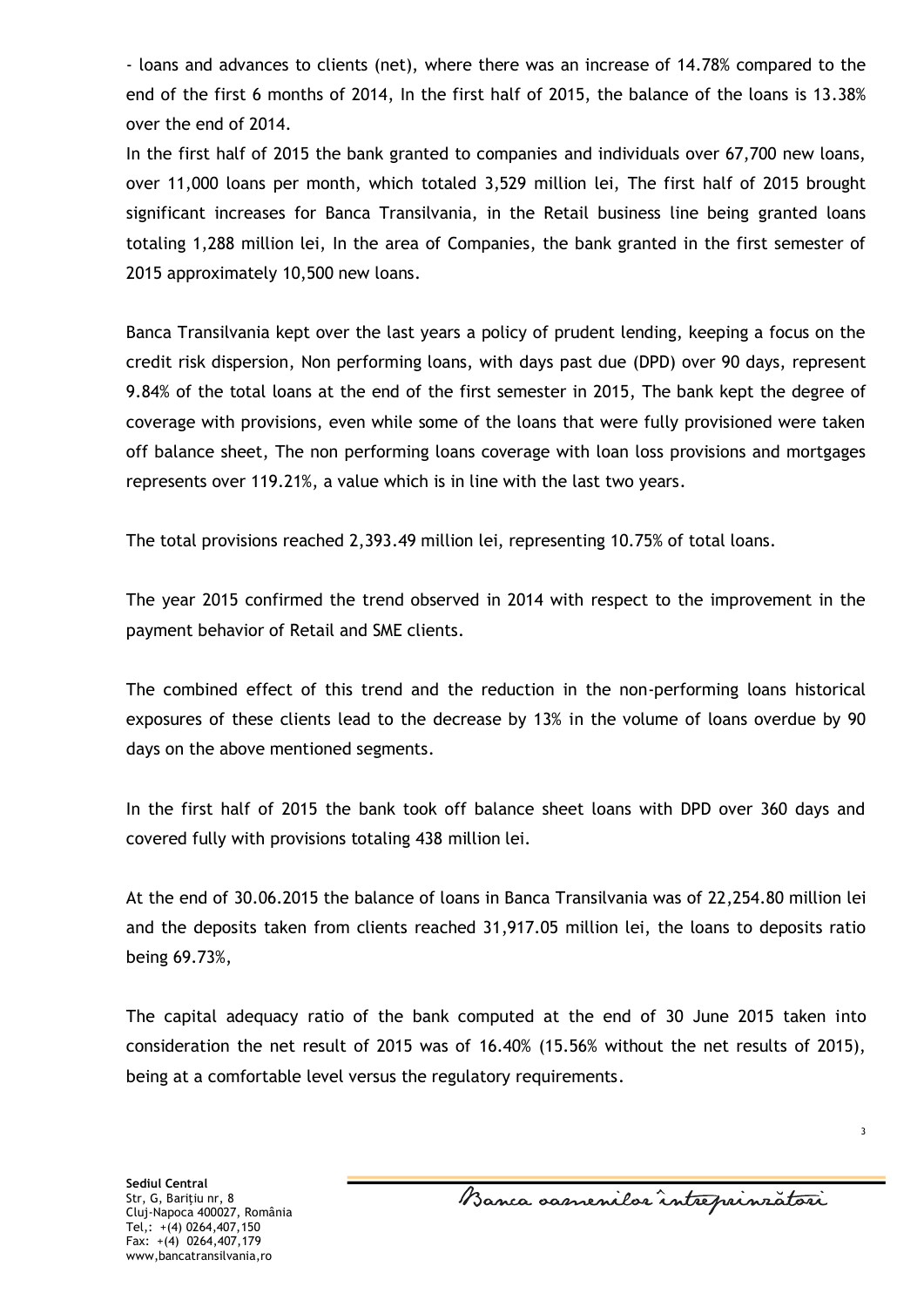Fitch Ratings reconfirmed the "BB-" rating, with a stable perspective, for the long term financing in foreign currency and "B" for those on short term, Banca Transilvania's financial position and Fitch rating confirms that the bank has an adequate level of capital and a comfortable level of liquidity.

The Bank's equity at the end of 30.06.2015 reached 3,630.79 million lei, with 6.65% over the amount at the end of 30.06.2014, The shareholding structure of the bank is in continuous change due to the fact that Banca Transilvania shares are actively traded on the stock market, At the moment the shares are listed at Bucharest Stock Exchange, category I, The shareholding structure at 30 June 2015 is presented in the Appendix.

The General Extraordinary Shareholders' Assembly of 29.04.2015 decided the increase in the banks' share capital from 2,608,623,861 lei to 3,026,003,679 lei, with the amount of 417,379,818 lei, representing reserves from the net profit of 2014 in the amount of 406,823,021 lei and the amount of 10,556,797 lei representing share premium for the conversion of bonds into shares.

The share capital increase was finalized during July 2015.

Following the share capital increase, all shareholders on record at the registration date of 15 June 2015 received for each 100 shares owned a round number of shares computed using the formula 100 \* (417,379,818 /2,608,623,861),

### **1.a.2 Assets, Liabilities and Equity at group level**

| <b>Description - Group level</b>                      | $l$ un-15    | $Dec-14$    | $lun-14$    |         | vs, Dec't4' vs, lun't4% |
|-------------------------------------------------------|--------------|-------------|-------------|---------|-------------------------|
| Cash and cash equivalents                             | 4,118,608    | 4,234,181   | 3,989,084   | $-2.73$ | 3.25                    |
| Deposits at banks                                     | 3,838,809    | 2,224,257   | 1,544,187   | 72.59   | 148.60                  |
| <b>Bonds</b>                                          | 174,096      | 162,801     | 171,070     | 6.94    | 1.77                    |
| Financial assets at fair value and<br>derivatives     | 206,414      | 143,931     | 136,398     | 43.41   | 51.33                   |
| Loans and advances to clients (incl<br>leasing) - net | 24,486,760   | 17,662,963  | 17,452,680  | 38.63   | 40.30                   |
| Loans and advances to clients - gross                 | 27, 137, 941 | 20,332,122  | 20,077,722  | 33.47   | 35.16                   |
| Loan loss provisions                                  | (2,651,181)  | (2,669,159) | (2,625,042) | $-0.67$ | 1.00                    |
| Available for sale assets                             |              |             |             |         |                         |

4

Th lei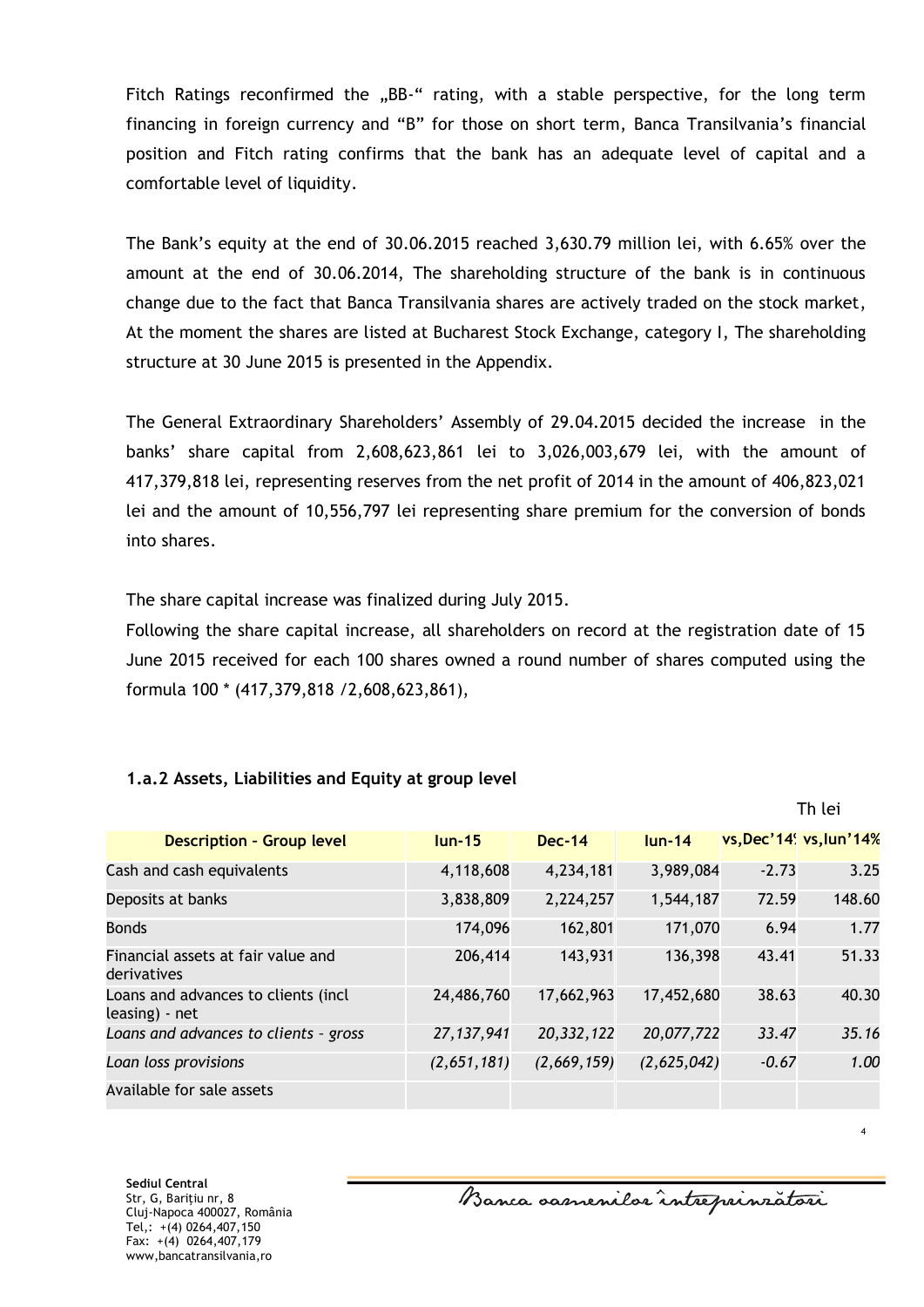| <b>Description - Group level</b>                     | $lun-15$    | <b>Dec-14</b> | $lun-14$    |          | vs, Dec'14 <sup>'</sup> vs, lun'14% |
|------------------------------------------------------|-------------|---------------|-------------|----------|-------------------------------------|
| Available for sale assets                            | 11,054,095  | 10,771,835    | 10,119,663  | 2.62     | 9.23                                |
| Intangible assets and goodwill                       | 81,520      | 72,616        | 78,092      | 12.26    | 4.39                                |
| Tangible assets                                      | 410,157     | 339,721       | 338,383     | 20.73    | 21.21                               |
| Investments in equity                                | $\mathbf 0$ | $\mathbf 0$   | $\mathbf 0$ | 0.00     | 0.00                                |
| Other assets                                         | 292,453     | 183,622       | 231,510     | 59.27    | 26.32                               |
| <b>Total active</b>                                  | 44,662,912  | 35,795,927    | 34,061,067  | 24.77    | 31.13                               |
| Deposits from banks                                  | 270,815     | 133,348       | 152,916     | 103.09   | 77.10                               |
| Deposits from customers                              | 35,600,323  | 29,994,916    | 26,840,211  | 18.69    | 32.64                               |
| Loans from banks and other financial<br>institutions | 1,481,691   | 1,052,687     | 2,621,372   | 40.75    | $-43.48$                            |
| Subordinated liabilities                             | 407,243     | 394,743       | 197,167     | 3.17     | 106.55                              |
| Deferred tax liabilities                             | 2,198       | 41,040        | 91,490      | $-94.64$ | $-97.60$                            |
| Other liabilities*                                   | 1,105,958   | 381,930       | 610,464     | 189.57   | 81.17                               |
| <b>Total Liabilities</b>                             | 38,868,228  | 31,998,664    | 30,513,620  | 21.47    | 27.38                               |
| Share capital                                        | 2,695,125   | 2,695,125     | 2,645,680   | 0.00     | 1.87                                |
| Share premium                                        | 26,226      | 27,000        | 29,081      | $-2.87$  | $-9.82$                             |
| <b>Revaluation reserve</b>                           | $-19,394$   | $-21,253$     | $-14,016$   | $-8.75$  | 38.37                               |
| Own shares                                           | 2,866,257   | 597,213       | 391,410     | 379.94   | 632.29                              |
| Retained earnings                                    | 182,553     | 456,138       | 478,512     | $-59.98$ | $-61.85$                            |
| Other reserves                                       | 5,789,640   | 3,793,096     | 3,530,667   | 52.64    | 63.98                               |
| <b>Total equity</b>                                  | 5,044       | 4,167         | 16,780      | 21.05    | $-69.94$                            |
| Non controlling interest                             | 44,662,912  | 35,795,927    | 34,061,067  | 24.77    | 31.13                               |
| <b>Total liabilities and equity</b>                  |             |               |             |          |                                     |

*(\*) at the consolidated level the financial position includes also financial liabilities to owners of fund units*

At the end of the first six months of 2015 Banca Transilvania's assets have a share of 86.43% in the total BT Group assets.

#### **1.b. Income statement analysis**

The main Income statement components at stand alone and consolidated level, compared to the same period last year are as follows:

|                    |             |             |                  | Th lei   |          |              |  |
|--------------------|-------------|-------------|------------------|----------|----------|--------------|--|
| <b>Description</b> | <b>Bank</b> | <b>Bank</b> | Vs, Jun-14 Group |          | Group    | $Vs, Jun-14$ |  |
|                    | $Jun-15$    | $Jun-14$    | %                | $Jun-15$ | $Jun-14$ | %            |  |
| Interest income    | 769,174     | 894,828     | $-14.04$         | 905,589  | 914,989  | $-1.03$      |  |

**Sediul Central** Str, G, Bariţiu nr, 8 Cluj-Napoca 400027, România Tel,: +(4) 0264,407,150 Fax: +(4) 0264,407,179 www,bancatransilvania,ro

Banca samenilor intreprinzatori

5

Th lei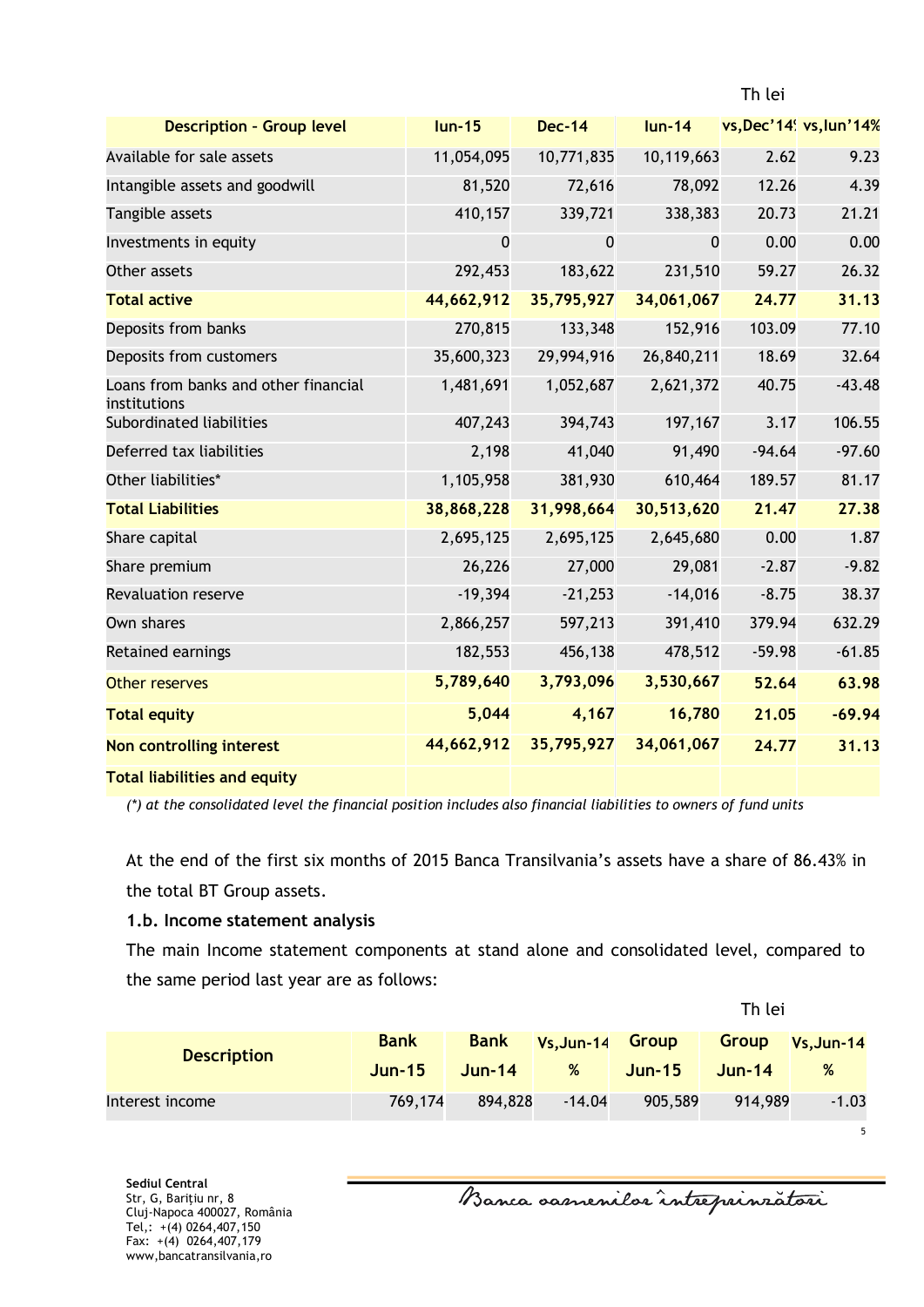|                                                                      |               |             |                |               | ו וויכו       |                  |
|----------------------------------------------------------------------|---------------|-------------|----------------|---------------|---------------|------------------|
| <b>Description</b>                                                   | <b>Bank</b>   | <b>Bank</b> | Jun-Vs, Jun-14 | <b>Group</b>  | <b>Group</b>  | $Vs, Jun-14$     |
|                                                                      | <b>Jun-15</b> | 14          | %              | <b>Jun-15</b> | <b>Jun-14</b> | $\%$             |
| Interest expense                                                     | (247, 137)    | (325, 863)  | $-24.16$       | (263, 832)    | (327, 785)    | $-19.51$         |
| Net interest income                                                  | 522,037       | 568,965     | $-8.25$        | 641,757       | 587,204       | 9,29             |
| Fee and commission income                                            | 260,848       | 230,743     | 13.05          | 279,294       | 237,605       | 17.55            |
| Fee and commission expenses                                          | (49, 943)     | (37, 424)   | 33.45          | (49, 546)     | (37, 877)     | 30.81            |
| Net fee and commission income                                        | 210,905       | 193,319     | 9.10           | 229,748       | 199,728       | 15.03            |
| Net trading income                                                   | 69,824        | 56,155      | 24.34          | 60,330        | 48,971        | 23.20            |
| Net earnings from the sale of<br>financial instruments held for sale | 200,490       | 107,575     | 86.37          | 200,286       | 107,854       | 85.70            |
| Deposit Guarantee Fund<br>contribution                               | (80, 944)     | (73, 152)   | 10.65          | (95, 216)     | (73, 152)     | 30.16            |
| Other income                                                         | 43,145        | 17,124      | 151.96         | 61,003        | 28,759        | 112.12           |
| <b>Operating income</b>                                              | 965,457       | 869,986     | 10.97          | 1,097,908     | 899,364       | 22.08            |
| Staff expenses                                                       | (244, 467)    | (216, 258)  | 13.04          | (292, 663)    | (226, 369)    | 29.29            |
| Depreciation and amortization<br>charges                             | (26, 942)     | (29, 685)   | $-9.24$        | (40, 911)     | (33, 596)     | 21.77            |
| Other operating expenses                                             | (212, 935)    | (158, 230)  | 34.57          | (248, 902)    | (165, 930)    | 50.00            |
| <b>Operating expenses</b>                                            | (484, 344)    | (404, 173)  | 19.84          | (582, 476)    | (425, 895)    | 36.77            |
| Loans Loss Provision Expenses                                        | (254, 806)    | (256, 373)  | $-0.57$        | 237,873       | (257, 718)    | $-192.30$        |
| Purchasing gains                                                     |               |             |                | 1,564,480     | $\mathbf{0}$  | 0.00             |
| Profit before tax                                                    | 226,307       | 209,540     | 8.00           | 2,317,785     | 215,751       | 974.29           |
| Corporate tax expense                                                | (36,099)      | (28, 506)   | 26.64          | (38, 816)     | (29,046)      | 33.64            |
| <b>Net profit</b>                                                    | 190,208       | 181,034     | 5.07           | 2,278,969     |               | 186,705 1,120.63 |

Banca Transilvania recorded positive results in the first semester of this year, The gross profit of the first six months was of 226,31 million lei, an increase of 8% versus the same period of last year.

The net profit for the period ending 30.06.2015 was of 190.21 million lei, exceeding the result of the same period last year by 5.07%.

Since 1 January 2015, BT Group applied for the period of the first 6 months of 2015 and also retrospectively the provisions of IFRIC 21 "Levies". Following the changes of the accounting rules, the contribution to the Deposit Guarantee Fund in the Banking System was recognised as

6

Th Loi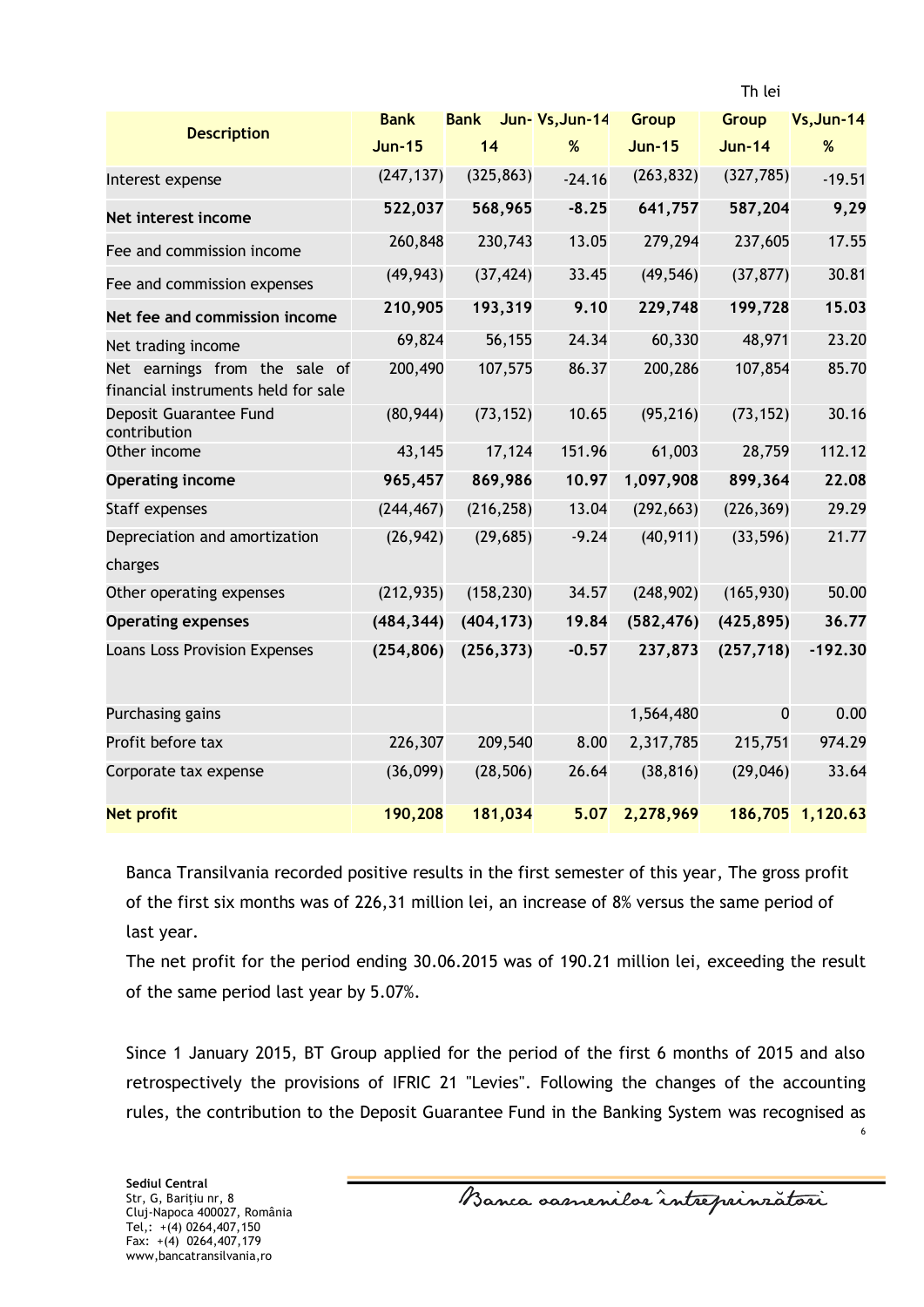an expense entirely when the obligating event occurred and generated the payment of levy (april 2015). Before this interpretation, the contribution to DGFB was recorded as an expense in advance and recognised afterward as an expense during the reporting period, The impact of applying IFRIC 21 in the statement of profit or loss and the separate and consolidated statement of financial position is 40.47 million lei and will reduce the effect by the end of the financial year, In the comparative period of 2014 the impact was 36.6 million lei.

The increase in fees and commissions income in the first half of 2015 versus the same period of last year was of over 9.10%.

The increase in Banca Transilvania's operating income was due primarily to three factors: the continuous support for the economy, the development of new products and services and the focus on growth in the areas of interest for Banca Transilvania, All these factors led to an operating income for the period ended 30.06.2015 of 965.46 million lei, with 10.97% over the sme period last year.

Operating expenses in the first semester of 2015 grew by 19.84% versus the same period of last year, primarily due to expenses related to the implementation of the integration plan with Volksbank Romania.

With the purpose to maintain the coverage ratio of non performing loans with provisions, even in the situation where part of the loans fully covered with provisions were taken off balance sheet, Banca Transilvania recorded in the first semester of 2015 net expenses with provisions of 254.81 million lei, compared with 256.27 million lei, for the same period last year.

The result per share at 6 months, recomputed taking into consideration the share capital increase from July 2015 is as follows:

| <b>Description</b>                    | <b>Bank</b><br><b>Jun-15</b> | <b>Bank</b><br>$Jun-14$ | Vs, Jun<br>$-14$<br>% | <b>Group</b><br><b>Jun-15</b> | Group<br>$Jun-14$ | $Vs, Jun-14$<br>% |
|---------------------------------------|------------------------------|-------------------------|-----------------------|-------------------------------|-------------------|-------------------|
| Net Profit for the period (th<br>LEI) | 190,208                      | 181,034                 | 5.07                  | 2,278,969                     | 186,705           | 1,120.63          |
| <b>Basic EPS</b>                      | 0.0629                       | 0.0688                  | $-8.58$               | 0.7528                        | 0.0707            | 964.78            |
| <b>Diluted EPS</b>                    | 0.0629                       | 0.0688                  | $-8.58$               | 0.7485                        | 0.0707            | 958.70            |

7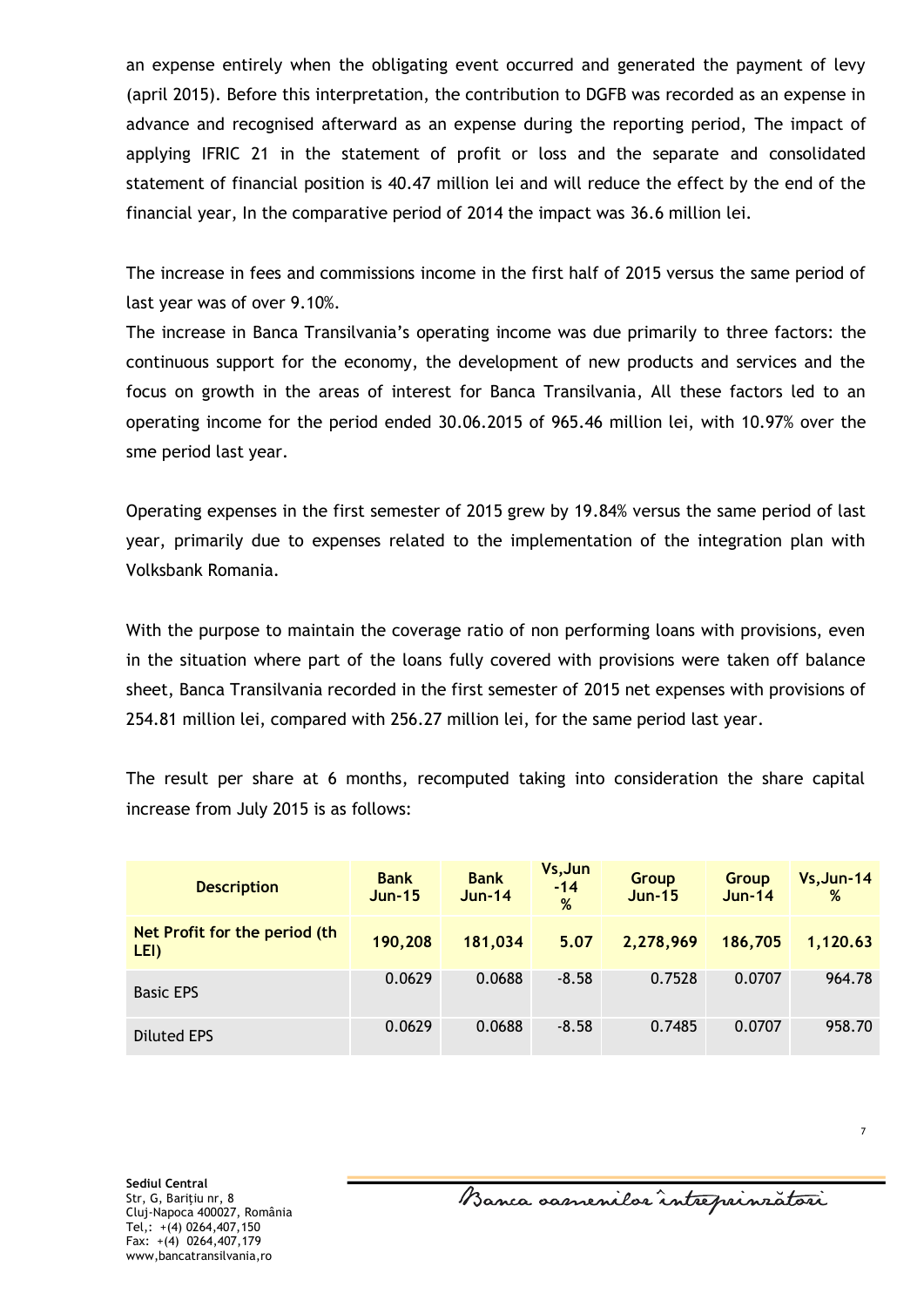Other details related to the activity in the first semester this year:

- $\Rightarrow$  Banca Transilvania had at the end of the first semester of the current year 541 locations, compared to 542 locations at the end of the same period last year;
- $\Rightarrow$  The total active number of staff at the end of 30 June 2015 was 6,357, compared to 6,134 at the end of 30 June 2014;
- $\Rightarrow$  The number of active clients of the Bank (individuals and companies) increased by 9% versus the same period in 2014, from 1.76 million clients to 1.92 million, The focus of the bank was on Retail and SME clients, and on the specialized segments;
- $\Rightarrow$  The number of operations processed through Banca Trasnilvania clients' accounts increased by over 10% versus the same period of 2014;
- $\Rightarrow$  Banca Transilvania closed the first semester of 2015 with a cards portfolio of 2.39 million cards, generating a number of transactions with 18.02% greater than the same period of last year, The market share of the bank in terms of the volume of transactions with cards is 17.90%;
- $\Rightarrow$  In the first semester of 2015 Banca Transilvania granted loans to retail clients of 1,287.69 million lei and 1,396.88 million lei converted loans from Volksbank Romania S,A, In what concerns loans to companies the bank granted in the first semester of 2015 10,500 new loans;
- $\Rightarrow$  At the end of 30 June 2015 Banca Transilvania had 948 ATMs and 22,820 POSs, versus 905 ATMs and 19,966 POSs at the end of June 2014.

## **1.c. Cash flow statement and liquidity position**

The cash flow statement detailing the cash flows from operating, investment and financing activities is part of the Financial Statements that accompany this report.

The liquidity indicator computed in accordance with the NBR regulations as at the end of 30.06.2015 was between 1.71 and 15.70, being above the minimum of 1 (as per NBR Regulation 25/8.11.2011 with application from 31.01.2012).

Banca Transilvania continues to have an excess liquidity, with a quick liquidity indicator of 45.27%, better than the average of the banking system.

## **2. OTHER ELEMENTS RELATED TO THE ACTIVITY IN THE FIRST SEMESTER IN 2015**

**2.1 Analysis of trends, elements and events or uncertainty factors that could impact the banks' liquidity** 

Banca samenilor intreprinratori

8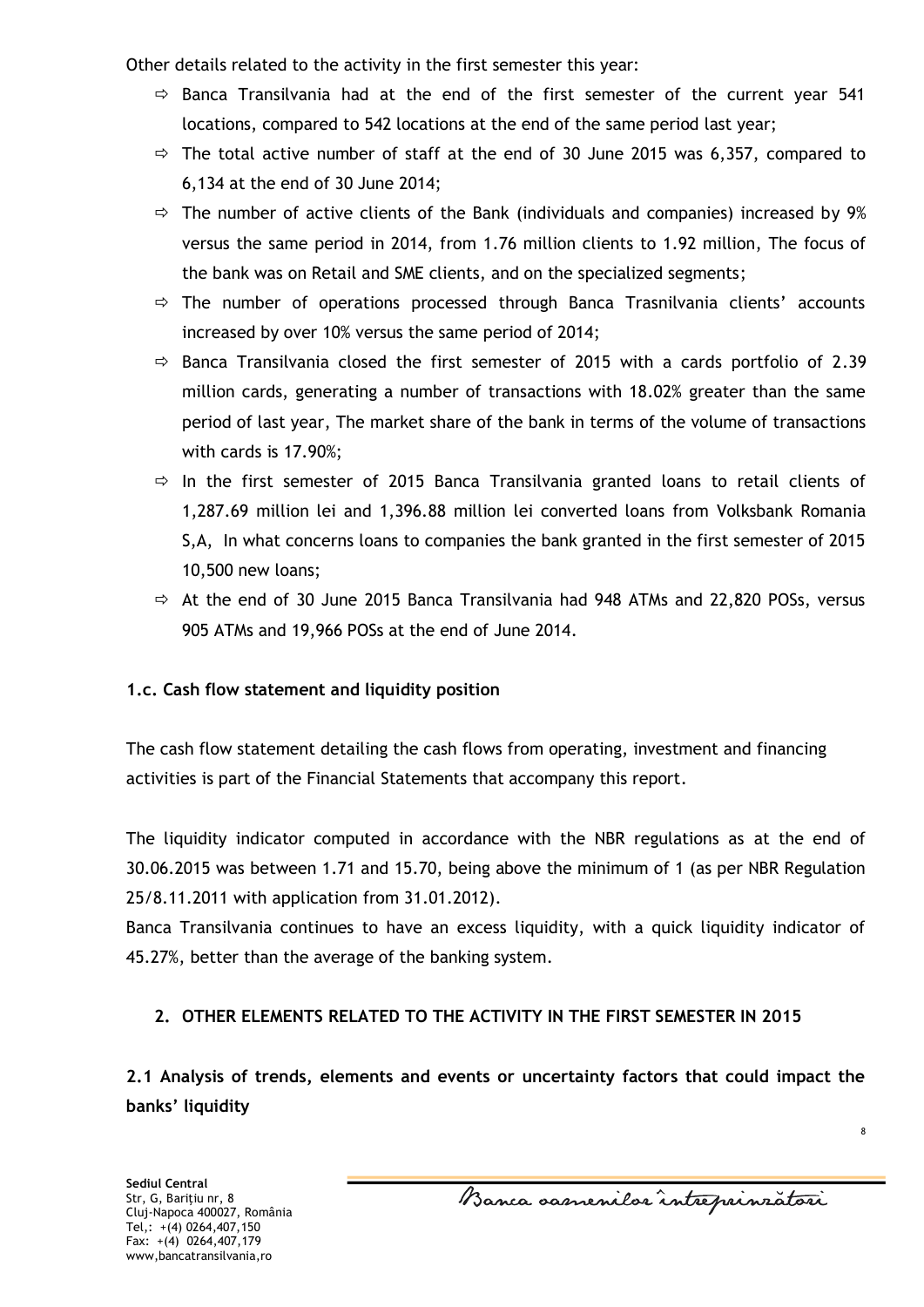The local economic environment:

- $\Rightarrow$  At the macroeconomic level, the evolution of indicators in the first half of 2015, confirm a favourable dynamic, The economy felt the impact of reduced VAT rate on food and food services (from 24% to 9% since 1-st of June), which increased the internal income of the population and contributed to credit growth in lei, For the upcoming months we expect that the investment in domestic industry will intensify its dynamic, a process that will be sustained by the dynamic of private consumption and export potential,
- $\Rightarrow$  The saving behavior of the population changed due to the decrease of the interest rates, New deposits placed by bank clients decreased overall at banking system level by 10% in the first six months of 2015, according to NBR data,
- $\Rightarrow$  National Bank of Romania decreased the Minimum Reserve Requirements from 10% to 8% for the deposits in lei and maintaining the 14% rate for foreign currency deposits.

# **2.2 The analysis of the effects on the financial statements of the investments, compared to the same period of last year**

Investments in tangible and intangible assets were of 348.01 million lei at the end of 30 June 2015, compared to 368.42 million at the end of 30 June 2014, the decrease of 20.41 million lei being due to the delay in some investments to the proposed merger of Banca Transilvania with Volksbank.

# **2.3 Analysis of the events, transactions and changes that significantly impact the revenues of the bank**

The activity of the bank was in normal conditions, without exceptional circumstances, All legal requirements related to the the management of the accounting function and following the accounting principles were respected.

The Condensed Consolidated and Stand-alone Financial Statements were drafted in accordance with the International Financial Reporting Standards as adopted by the European Union ("IFRS"), that were in force at 30 June 2015, The data presented related to the closing of the first semester 2015 is based on the rules for accounting organization and management, in accordance with the Law no, 82/1991, published as further amended and completed, the NBR Order no.27/2010 approving the accounting rules under International Financial Reporting

**Sediul Central** Str, G, Bariţiu nr, 8 Cluj-Napoca 400027, România Tel,: +(4) 0264,407,150 Fax: +(4) 0264,407,179 www,bancatransilvania,ro

Banca samenilar intreprinzatori

 $\circ$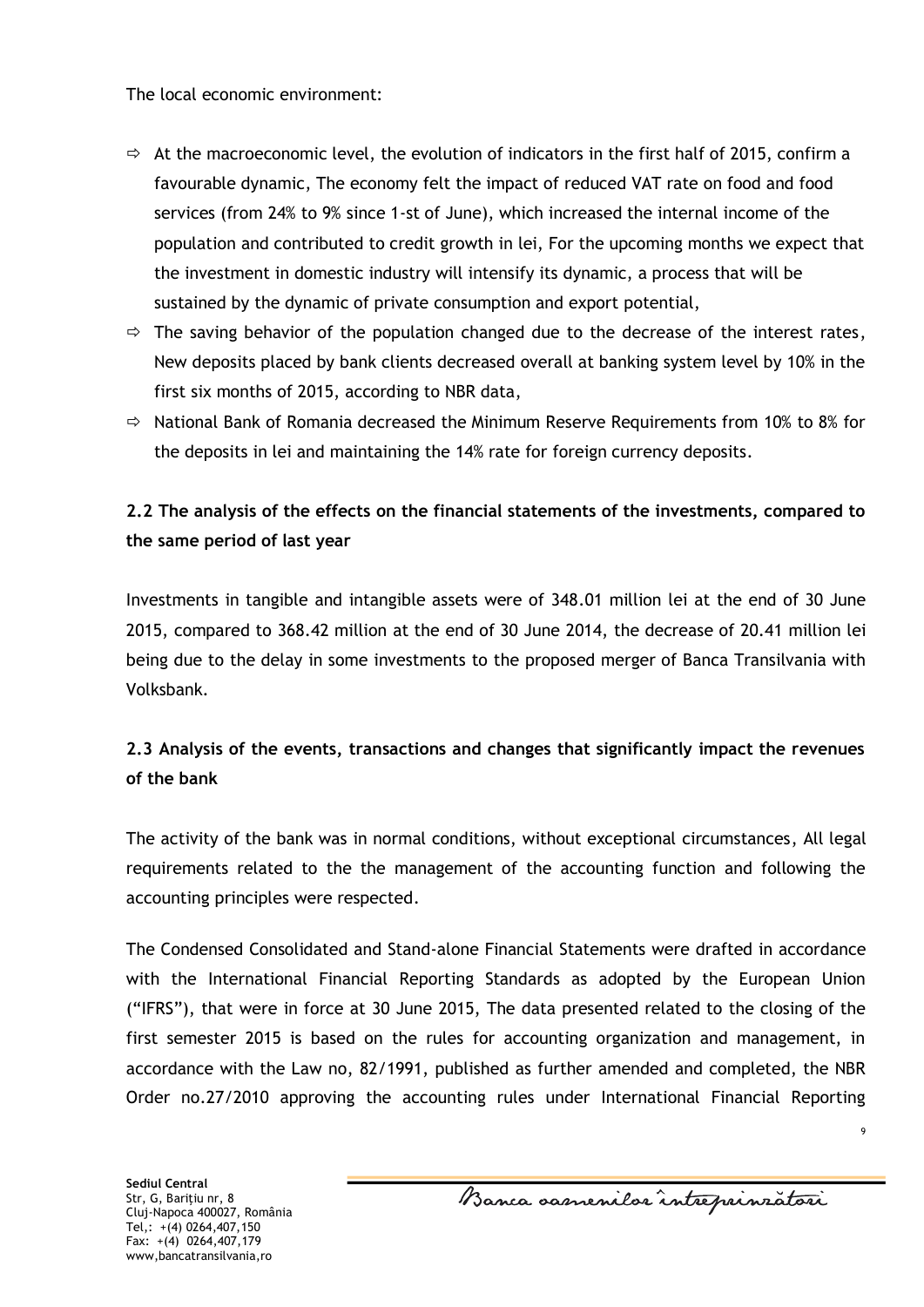Standards adopted by the European Union, as amended and supplemented by the NBR Order no, 29/December 29th, 2011, the NBR Order no,1/January 30th, 2013, Regulation 575/2013 of the EU Parliament, as well as other NBR instructions in the area.

The obligations to the state and local budget and special funds were correctly determined and the related payments were made according to the legal provisions.

The income, expenses and results for the first six months of 2015 are reflected accurately in the income statements.

# **3. CHANGES THAT AFFECT THE SHARE CAPITAL AND THE ADMINISTRATION OF THE COMPANY**

**3.1** Description of cases in which the company was in impossibility to respect its financial obligations in the reporting period, There were no such cases.

**3.**2, Description of changes in the rights of the shareholders, There were no such cases.

**3.3** Changes in the management structure of the bank (board, executive) :

- Registration at the Chamber of Commerce following the NBR approval of the appointment of mr Tiberiu Moisa as Deputy CEO of the bank;

- Registration at the Chamber of Commerce following the NBR approval of the appointment of mr Thomas Gunter Grasse as member of the Board of Administrators,

- Closing of the transaction to acquire Volksbank Romania SA

- Following the General Shareholders' Assembly from 29 April 2015:

- the share capital increase was approved;
- the merger with Volksbank Romania SA was preliminary approved;

-Mr Radu Hanga was appointed Executive Director;

- the mandate contract of Mr Andrei Dudoiu was terminated; Mr Dudoiu was previously Deputy CEO – Companies Division and at the present time is President of the Directorate of Volksbank Romania.

The share capital increase and the transfer of the new shares into the shareholders' accounts was finalized in July 2015.

## **4. SIGNIFICANT TRANSACTIONS**

The registration with the Chamber of Commerce of the whole ownership – 100% shares - (directly and indirectly) by Banca Transilvania SA of Volksbank Romania SA.

Banca samenilar intreprinzatori

10